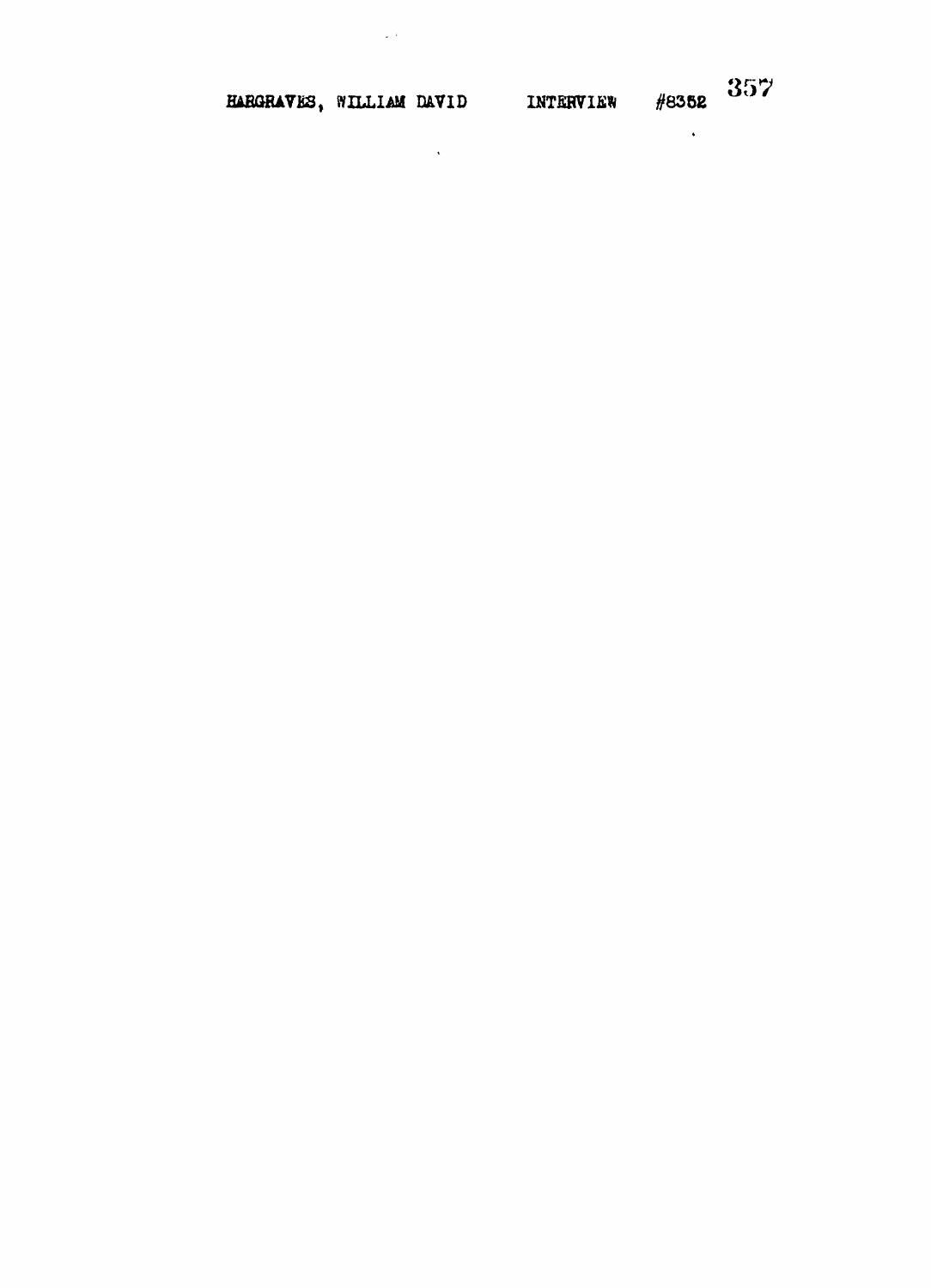# HARGRAVES, WILLIAM DAVID, INTERVIEW. 8352.

Form A-(S-149)

BIOGRAPHY FQRM WORKS PROGRESS ADMINISTRATION Indian-Pioneer History Project for Oklahoma

 $- 8 -$ 

| Field Worker's name ________ Anna R. Barry.                      |  |
|------------------------------------------------------------------|--|
| This report made on (date) August 19, 1937. 193                  |  |
| $\frac{3}{2}$                                                    |  |
| 1. Name <b>William David Hargraves.</b>                          |  |
|                                                                  |  |
| 3. Besidence address (or location) 117 South Grand Avenue.       |  |
| 4. DATE OF BIRTH: Month March Day 9 Year 1865.                   |  |
|                                                                  |  |
|                                                                  |  |
| 6. Name of Father James Hargraves. Place of birth Mississippi.   |  |
| Other information about father                                   |  |
| 7. Name of Mother Nannie (Watkins) Hargrawesse of birth Alabama. |  |
| - Other information about mother                                 |  |
|                                                                  |  |

Notes or complete narrative by the field worker dealing with the life and story of the person interviewed. Refer to Manual for suggested subjects and questions. Continue on blank sheets if necessary and state firmly to this form. Number of sheets attached  $\frac{7}{4}$ attach firmly to this form. Number of sheets attached

358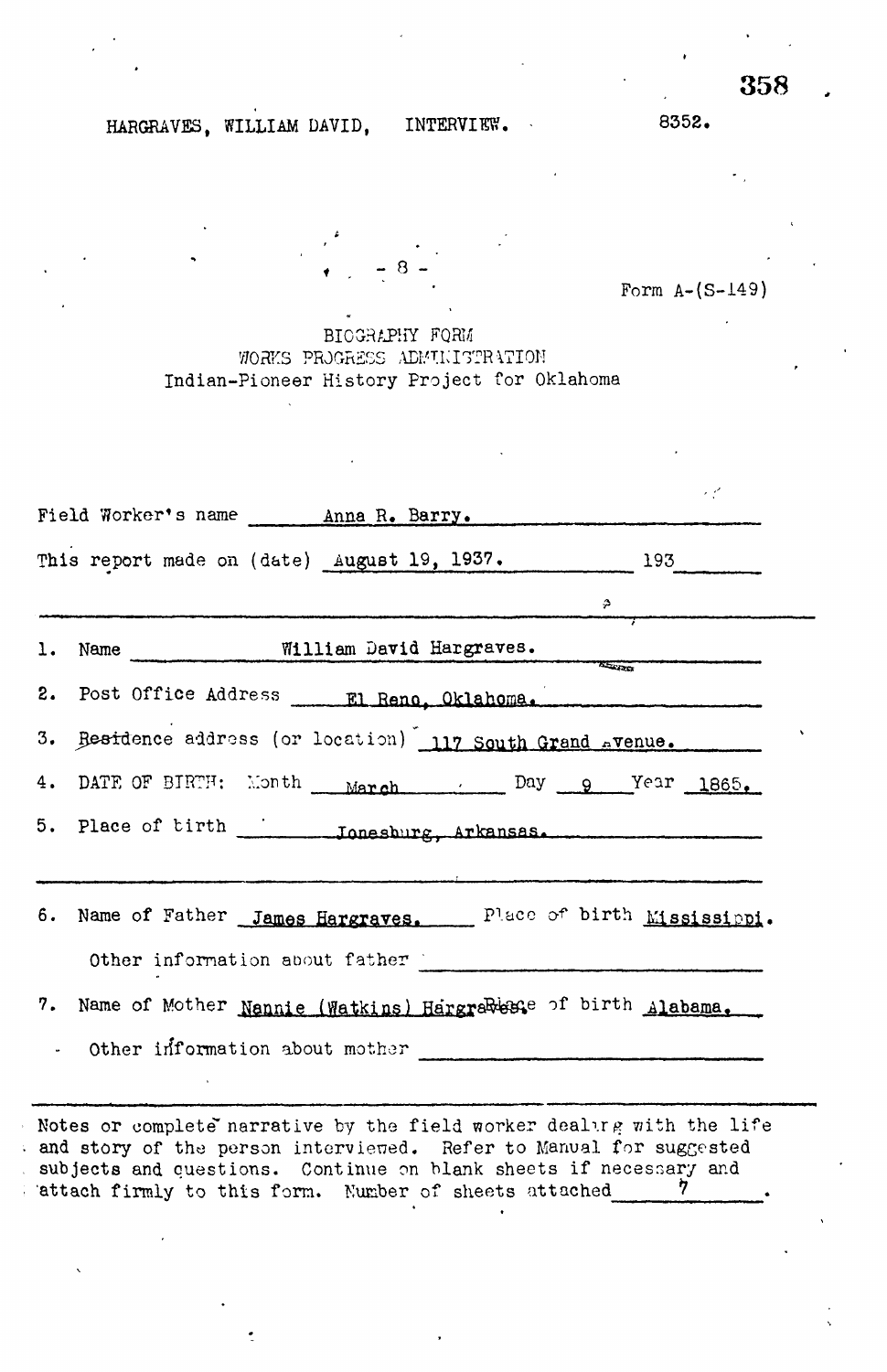HAFGRAVES, WILLIAM DAVID. INTERVIEW. 8352.

Anna R» Barry, . ",• Field Worker.

#### A BIOGRAPHIC SKETCH.

From a personal interview With the Subject, William David Hargraves, El Reno, Oklahoma.

I was born near Jonesburg, Arkansas, March 9, 1365. My forebears were pioneer settlers of Arkansas.

My paternal grandfather was killed by the Indians in Mississippi, in 1834. My raadhother saw him scalped by the Indians. He was just leaving home on  $\beta$  hors. with a turn (or saok) of corn, to take to a mill some five miles distar.t to have tt ground into meal. The Indians game ridin.; up, took him off his horse and scalped him. Seeing this my grandmother quirtly grabbed her children opened a trap door in the kitchen floor that led into the cellar under the house. The Indians came in the house, took what food taey wapted, got on their horses and rode off. I have often heard my grandmother tell this story and how afraid she fe t, for fear one of her children would cry out and the Indians would find them. After this, she was afraid to live here any longr. She at once " sold her holdings in Mississippi and moved to Arkansas.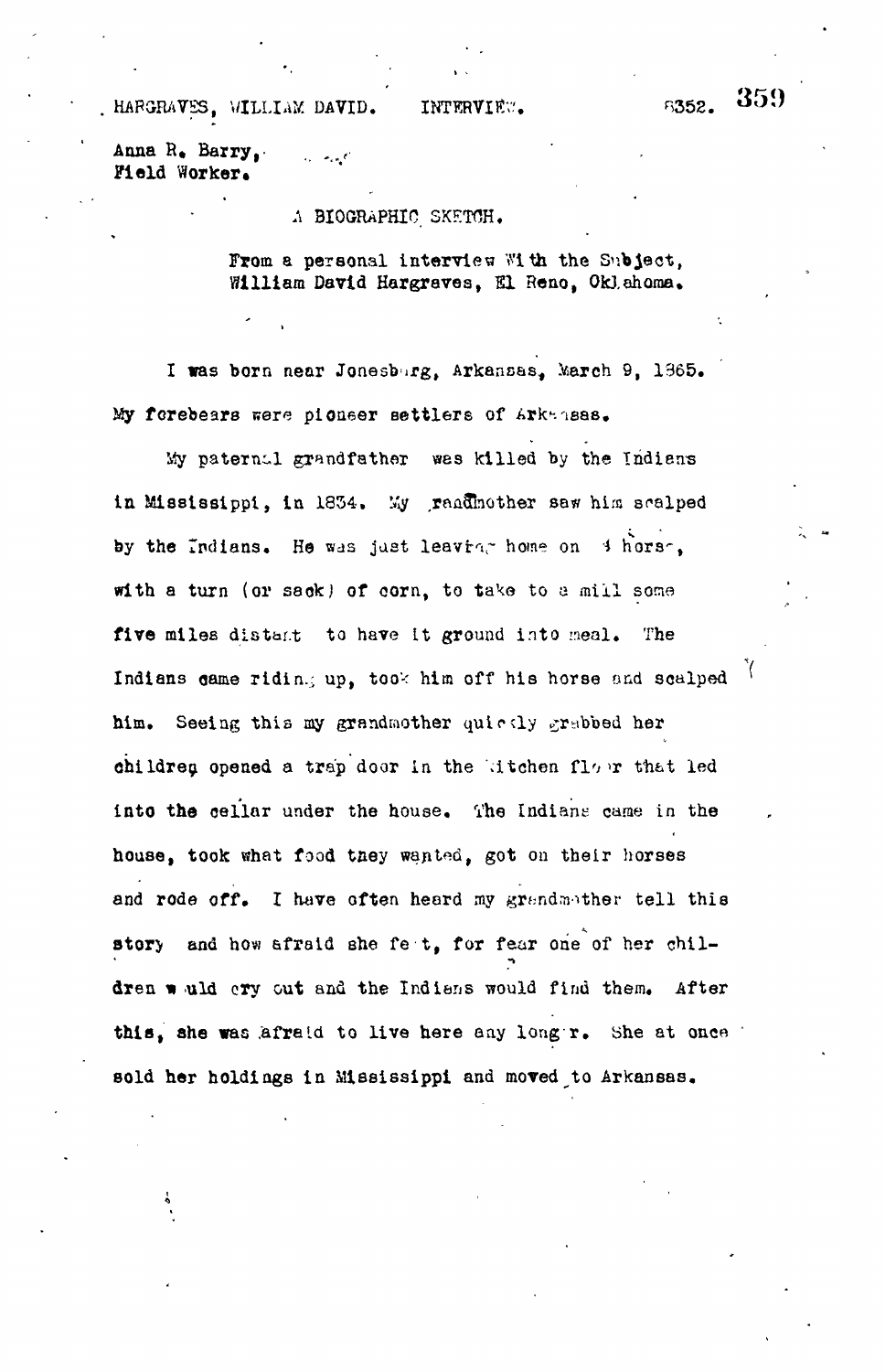HARGRAVES, WILLIAM DAVID, INTERVIEW. 8358

**-0-**

**My Maternal grandparents\* name was Watkins. There were twelve children In the family, in 1835, they moved** from Alabama to Arkansas in oxen wagons. Upon their<sup>3</sup> **arrival, Grandfather filed on fifteen quarter sections of land, s section for each child, his wife, a negro servant, and a section for himself, located near what** is now Jonesburg, near the Missouri line. Their nearest **neighbor lived eight miles a say.**

**Our home was forty-two mile3 from Newport, Arkansas, which was our nearest trading point. Once a year, my fattier would take our cotton, from one to four bales, to Newport, sell It, and buy our shoes, calico, coffee and** sugar. I remember one time when my father got the shoes **for the family, mine were too small, I worked one whole** day trying to get my feet in those shoes. Finally I gave it up. That left my brother, younger, than I, with two, **pairs cf shoes, I begged my father to take thea back, but the fall rains had set In and he couldn't oross ths rivers; therefore, I hsd to go barefooted ail that year.**

**In my early youth, I spent most of my time herding** hogs. My father usually owned from fifty to five hundred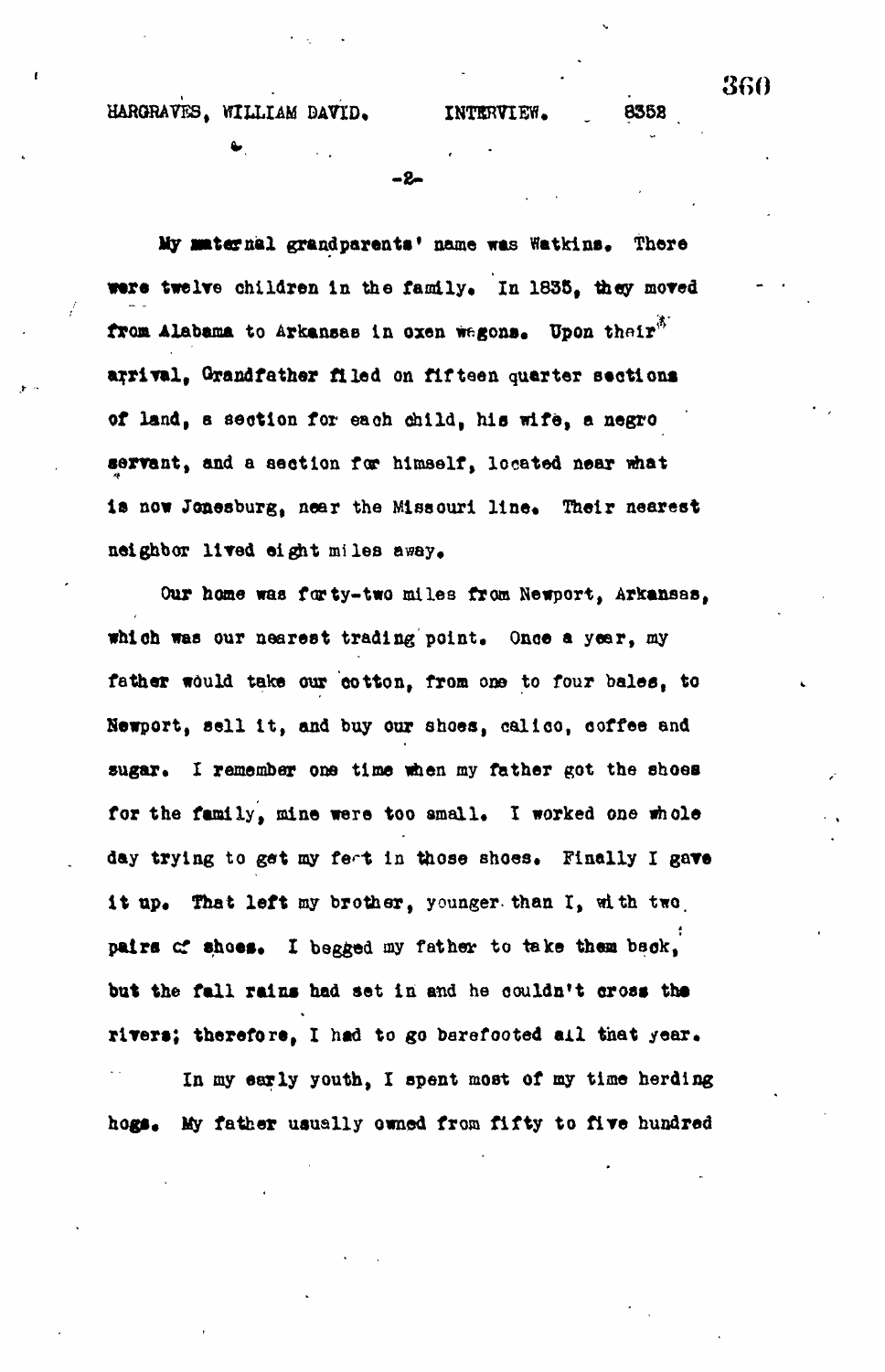HARGRAVES, WILLIAM DAVID. INTERVIEW

-3-

head. The hogs ran at large and fed up/on acorns. When twenty-three years of age. I went to my first school, for forty-two days. These forty-two days put a new ambition in me, to gain an education. The fall of 1889, I picked cotton, saved every penny I could that winter and attended school for three months near Forrest City, Arkansas. I then took a teacher's examination and received a second grade certificate and taught school that summer. I then attended school at quachite Baptist

College at Arkadelphia. Arkansas for three years.

In 1892, I came as a teacher to the Jones Academy at Hartshorne. This was a government Indian School and had an enrollment of one hunared . nd ninety-six pupils, with eight teachers in charge. The Indians seemed uncivilized. Wo often had children come h~re to school and it would be months before we could get them to talk. About all they would say was just grunt when spoken to.

In 1893,' two other teachers, myself and a guide started on our vacation in a two seated buggy or surrey. We came west to Anddarko.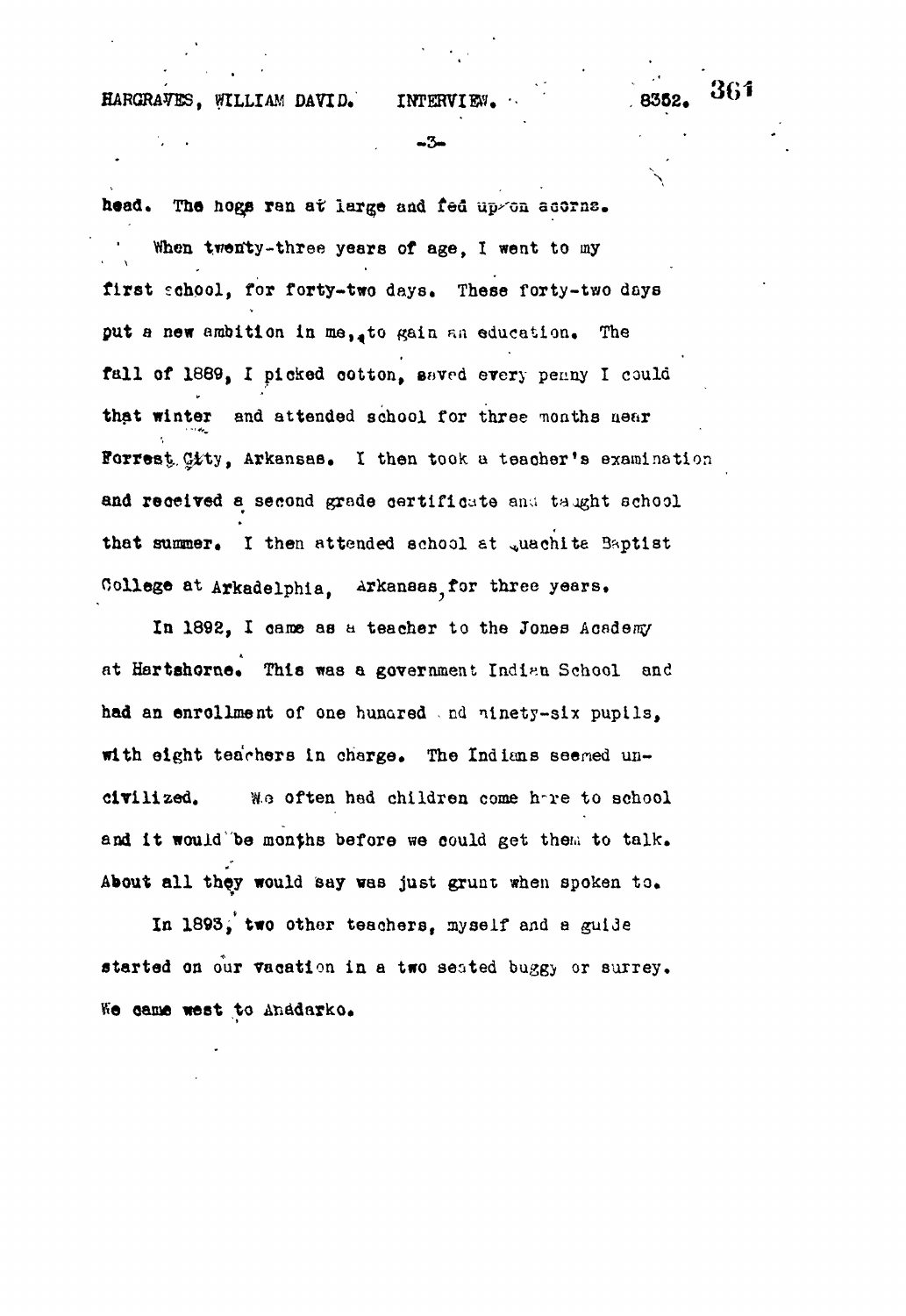HARGRAVES. WILLIAM DAVID.

Among the first persons I met and became acquainted with was J. J. Methvin and family. We stayed two or three days at the Methyin home. I can still remember how we left our team and carriage hitched mear the school. When, several hours later, we returned, we stared at the horses in amazement. They were still standing in their places and harnessed. But suc's sight. During our absence the Indian boys had taken the harness completely apart to examine it better, and had then attempted to reharness the horses. But not a strap or buckle was in the right place. The surcingle was about the horses neck, the reins used for traces, the bridles put on upside down, and the breeching and breast-band rev'rsed. But the boys were as proud and delighted as could be to think they had mastered the harnessing of horses, and hed hitched the horses to the carriage just as the white on did. Instead of scolding them, we each showed them about the harness, reharnessed the team, then removed the harness again from the horses, and let the Indian boys harness them. As we drove away, this group of boys stood watching us, waving their hands.

8352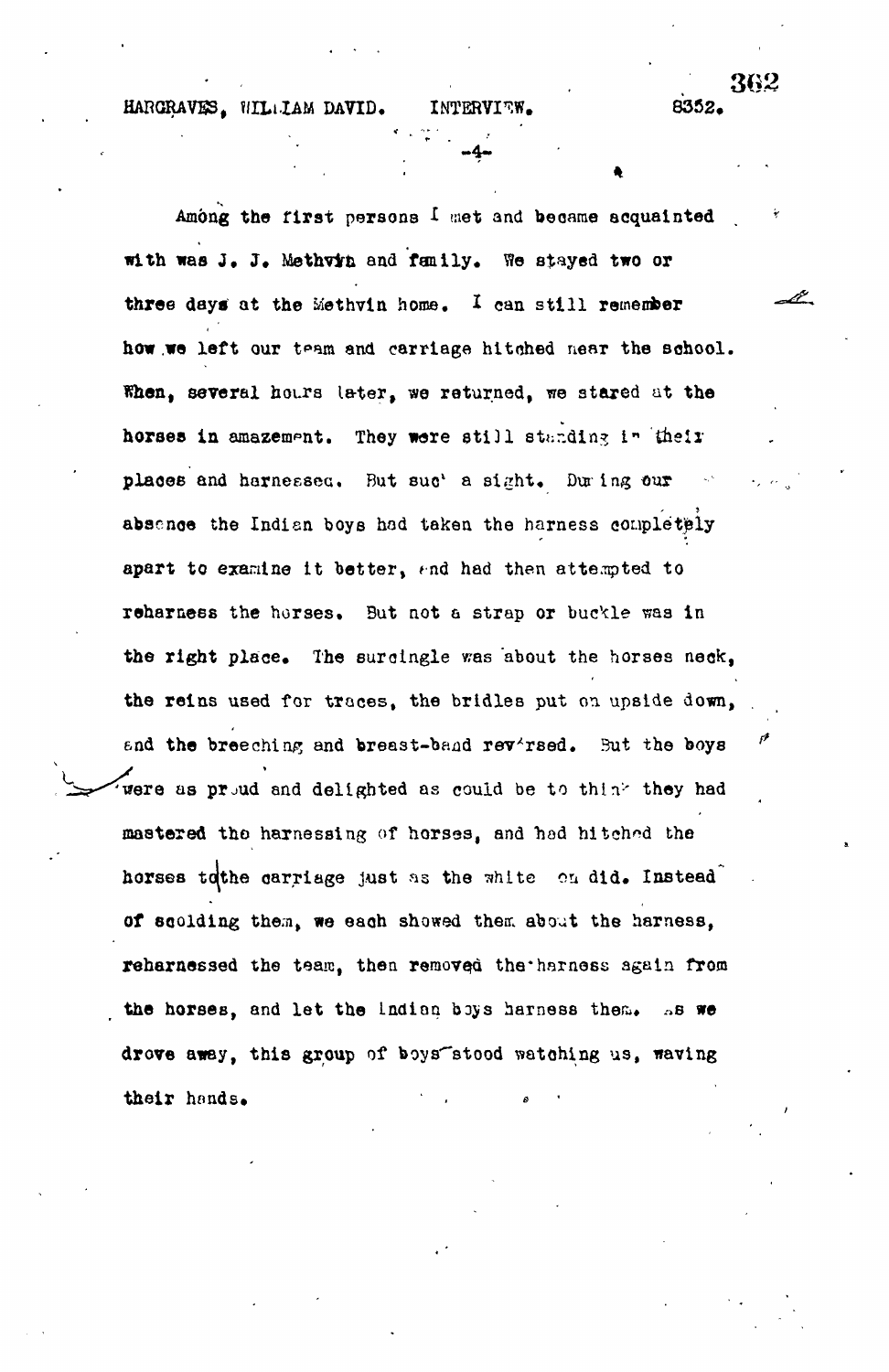## HARGRAVES, WILLIAM DAVID. INTERVIEW. 8352. 363

/ -5-

Before the Indian child could really walk he was taught to ride a horse, and by the time he was six or eight years of age he was an expert horseman. When about eight years old, they were allowed to go on their first hunts. The boys were taught to use a bow and arrow. At first these were mere toys, but a little later they were shown how to make a bow, using cedar or sherry for a hunting bow. One of the favorite games of the Indian boys was to place an old moccasin on a stake and drive their arrows at this target while riding by on their ponies at full gallop.

In 1894, near Cash, Oklahoma, I held several revival meetings among the Apache Indians. They would come into gamp on Saturday morning, and stay until Monday evening. They always brought their food. They killed a beef or two and hung it out to dry. This was known as jerked meat. During these meetings, a man by the name of Ross interpreted my aermons to the Indians. While in camp, every one cooked on an open fire. All were Indians exoept three white men. The Indians put so much pepper in their food and cooked it so raw, that it was almost impossible for us to eat it. We usually built a camp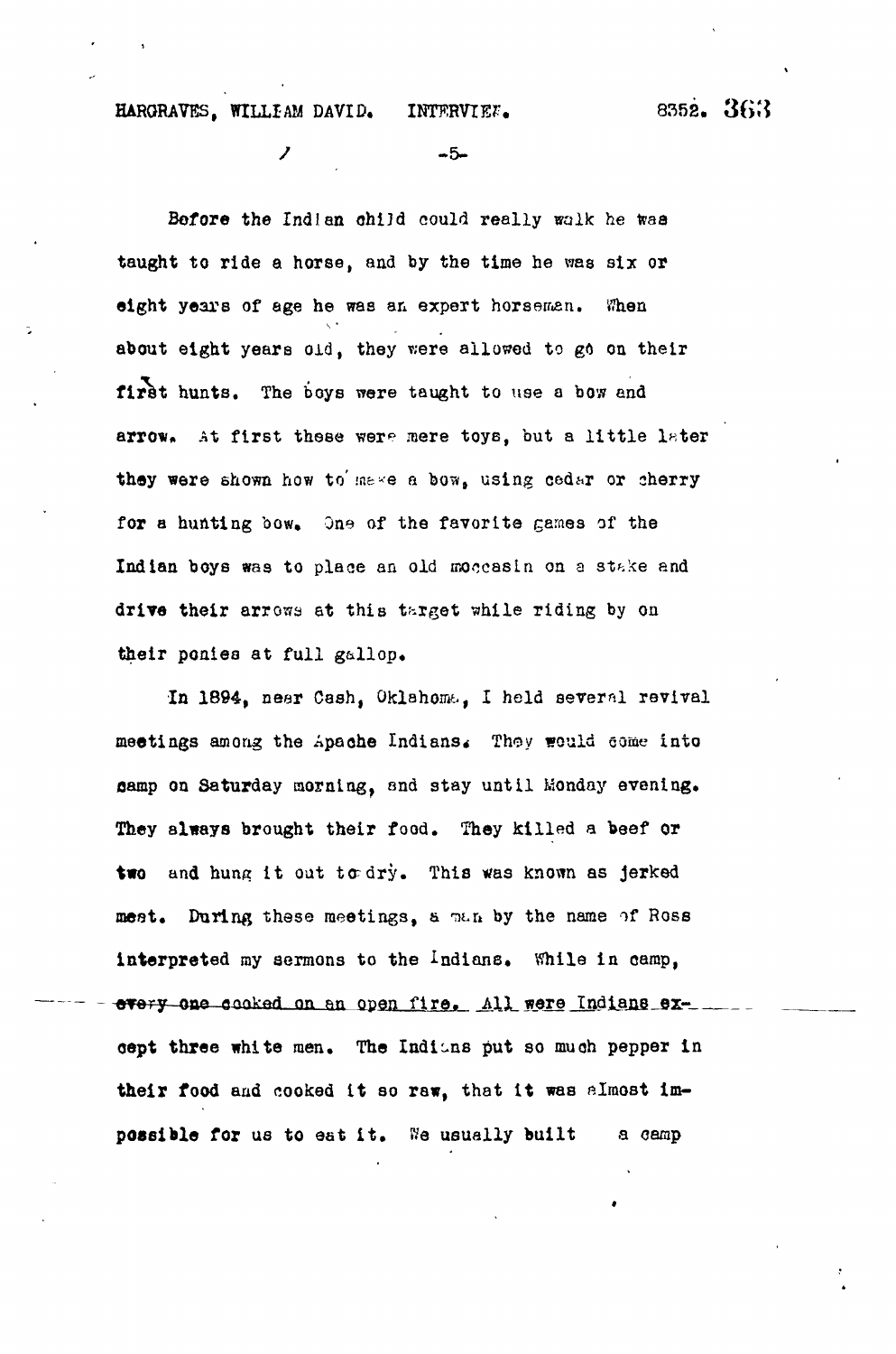### HARGRAVES, WILLIAM DAVID.

### INTERVI "W.

364 8352.

 $mB -$ 

fire and cooked, but we always gave them some of the food that we had cooked and took some of their food. st as not to break the sucial circle. The Indian women made good cornbread.

There were many customs which to us appeared strange and unnatural. The giving of gifts was an important part of every ceremony and event of importance. When a child was born, the father gave away one of his ponies, A: the ear-piercing ceremony, which took place when the child was nine menths old, the father always gave a gift to the ear piercer. This habit of giving away belongings was carried to extremes among these people. It was not unusual for an Indian to give away almost everything he owned, leaving himself poor, and feeling himself well rewarded for his good deeds among the tribe. I never knew any of its members to be in actual want. for others would always provide food, shelter or whatever was needed.

Another ceremony was the occasion when they all came together and mourned for their dead. This ceremony was usually held about once a year. They would all get together, cry and moan, and beat their tom-toms. They could